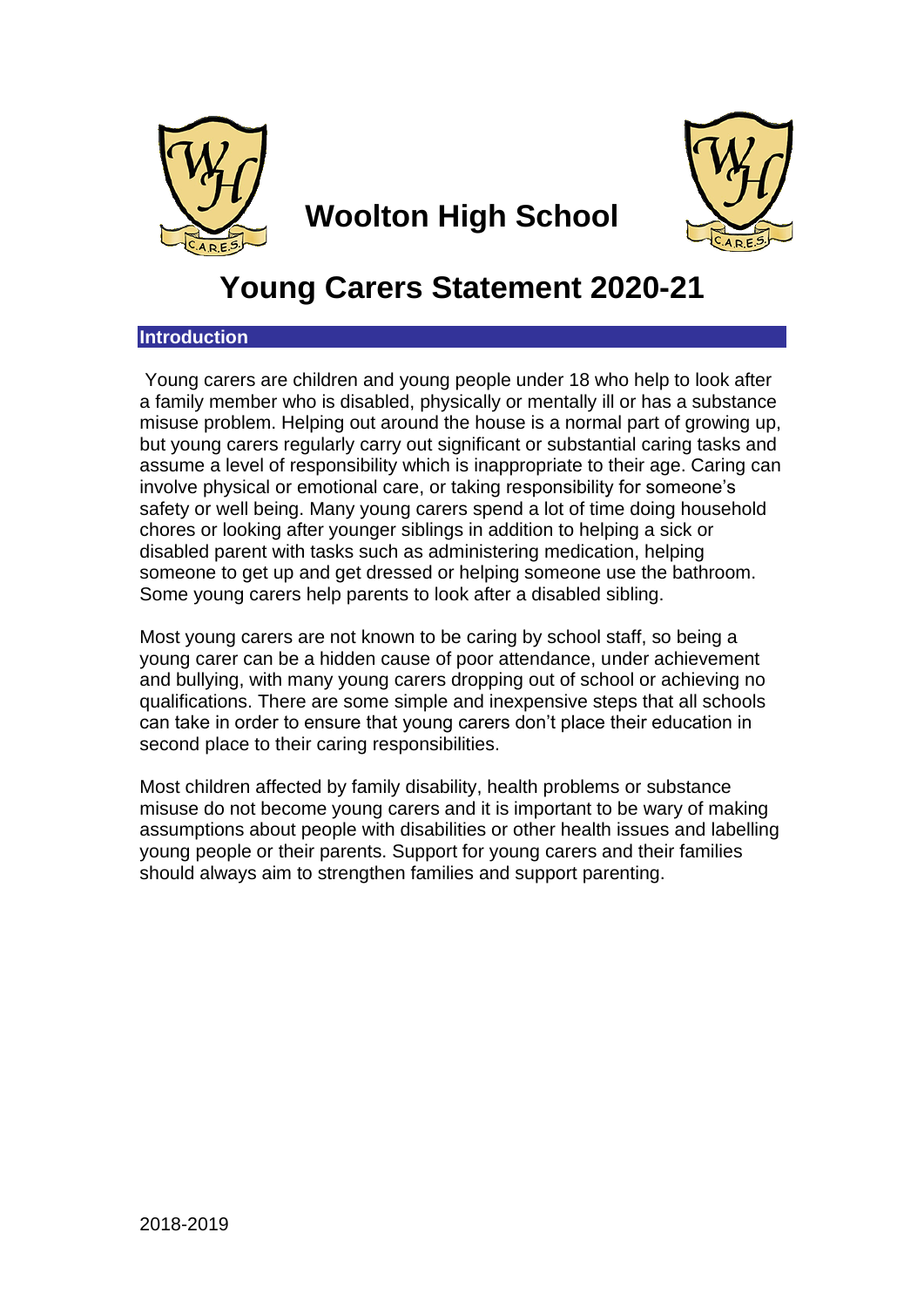## **Identifying young carers**

Education Welfare Officers/ Educational Social Workers and other attendance professionals are able to identify that a young person missing school is a young carer after a home visit.

## **Enrolment**

Our pre-admission process for new pupils and their families attempts to establish:

- Does the pupil have parents or other family members who have disabilities or other long term physical or mental health problems?
- Does the pupil help to look after them and what impact does this have on his/her education?
- Is the family in touch with support services that could reduce the pupil's caring role?

Some families may choose to keep their problems secret, but offering signposting and information about other services at an early stage may make all the difference.

# **Warning signs**

Young carers are not easy to spot and many actively try to conceal their caring role from teachers, pastoral staff and peers for fear of bullying or outside interference in their families. All of the warning signs below could be indicators of another problem. However, staff noticing these signs should consider asking the pupil if they are helping to look after someone at home.

- Regular or increased lateness or absence
- Concentration problems, anxiety, tiredness
- Under-achievement and late or incomplete homework: may be a sudden unexplained drop in attainment
- Few or no peer friendships; conversely the pupil may get on well with adults and present as very mature for their age
- Victim of bullying, sometimes explicitly linked to a family member's disability, health or substance misuse problem
- Behavioural problems, sometimes the result of anger or frustration expressed inappropriately
- Unable to attend extra-curricular activities
- Difficulties in engaging parents; parents not attending parents' evenings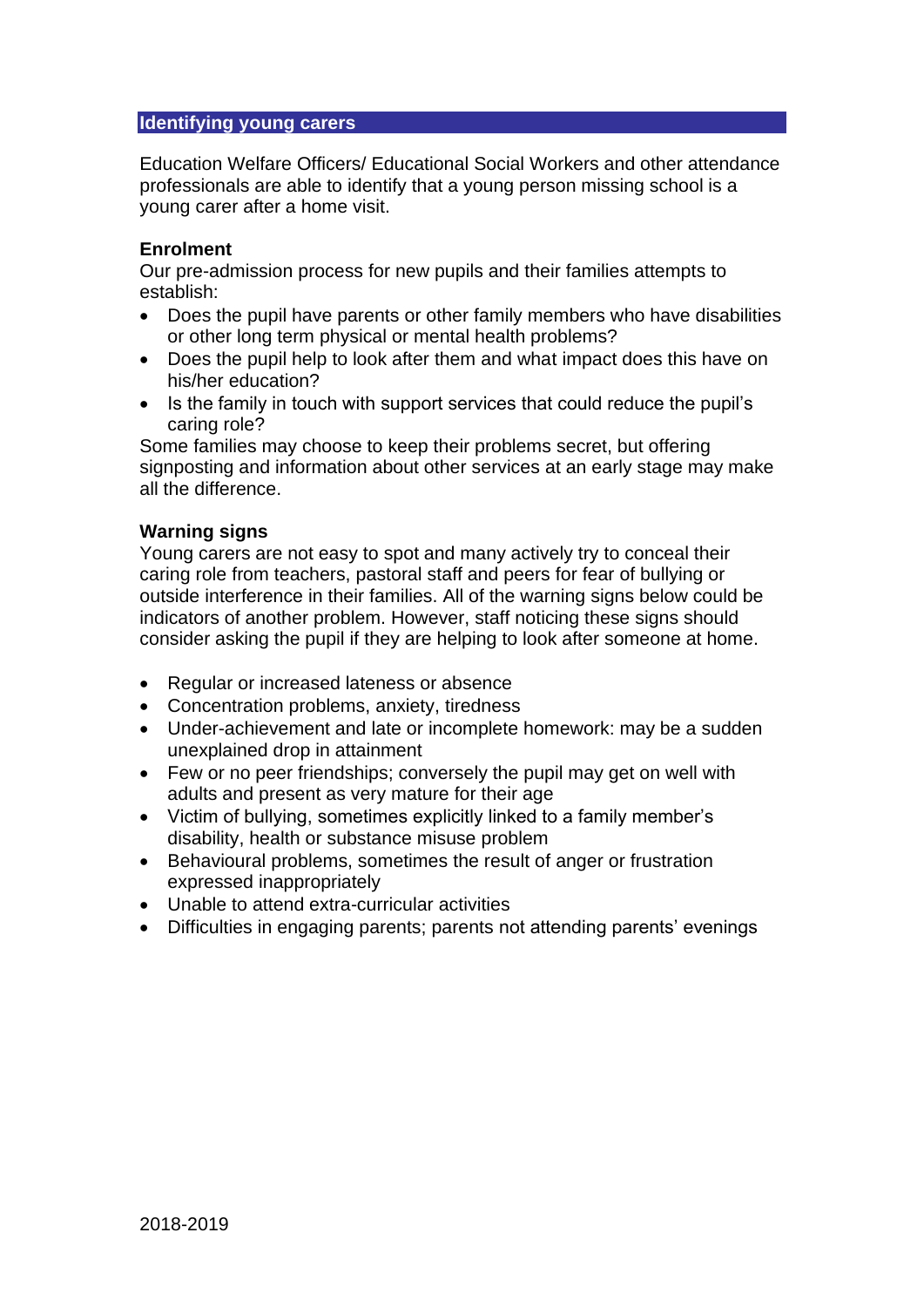### **Keeping young carers in school**

It is vital that schools balance taking a supportive, flexible approach with giving the pupil a consistent message that their education is important. Most young carers say that when forced to choose between staying at home to look after a loved one and going to school, caring comes first. When more appropriate sources of caring are not immediately available to a family, schools can help pupils to balance their caring responsibilities with their education in several easy ways:

- Some young carers will meet the definition of a child "in need" under the Children Act 1989 and may be entitled to an assessment from Children's Services. A small number will be at risk of significant harm. Where you suspect that this may be the case, the school's child protection procedures should be followed.
- Ensure that there is a named member of staff that pupils can talk to and whose role is well understood by staff, pupils and parents. Ms S Powell
- Speak to pupils who you believe to be carers in private, not in class.
- Where possible, speak to the pupil's parent: see "Adults' Services" below.
- Offer disabled parents support with getting their children to school. Some parents have fluctuating conditions, such as MS, which mean that they can support their children to get to school on some days but are immobile on others. The implementation of the Disability Discrimination Act means that local authorities must provide adequate support to disabled parents with getting their children to school.
- Allow young carers to telephone home if they are worried about a relative.
- Consider giving lunchtime detentions rather than after school detentions.
- Education Welfare Services, Home School Liaison workers, Inclusion Officers and other attendance professionals can play a key role in supporting the family and seeking the involvement of other services.

# **Tackling stigma in schools**

Much of the bullying experienced by young carers results from the stigma associated with some disabilities and health conditions such as mental ill health or substance misuse. Strong Bullying, Inclusion and Anti-discrimination policies can reduce this, as can teach pupils about disability and mental health problems in assemblies and PSHE lessons.

.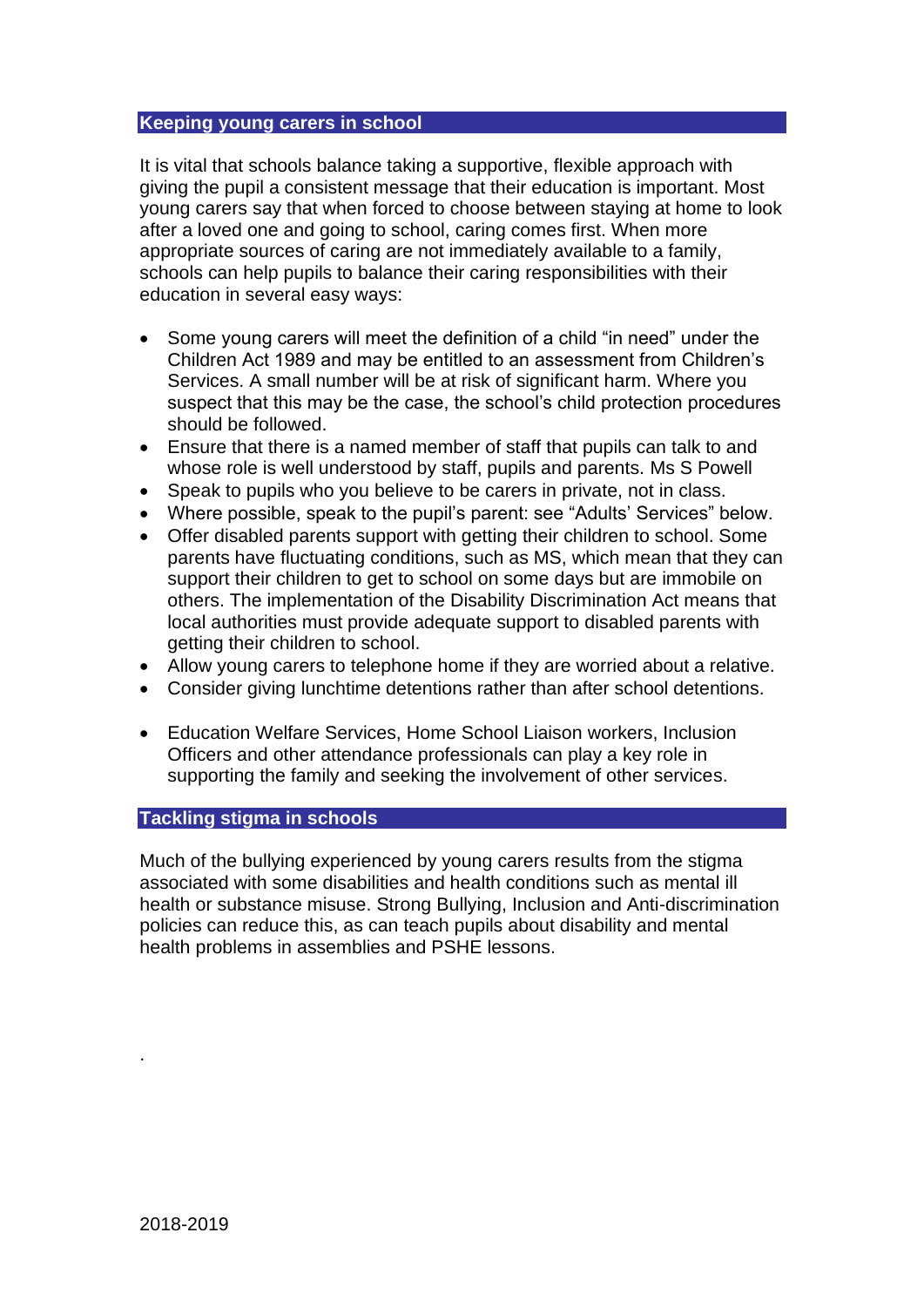### **How can Adults' Services help schools?**

Where education professionals become aware that a child they support could be affected by a family member's health condition or disability, they should attempt to signpost the family towards appropriate support services. The cared-for person may be entitled to an assessment of their needs.

The school should have made links with these services and understand their referral criteria:

- Adult Social Services
- Adults' Mental health teams
- Drug and Alcohol Services
- Citizens Advice Bureaux and other voluntary sector services.

Schools can offer leaflets and other information where a family is unwilling for school staff to refer them.

### **How can specialist Young Carers Services help schools?**

Young carers can access information on disabilities and health conditions, support via email and moderated chat sessions at [www.youngcarers.net](https://mail.carers.org/exchweb/bin/redir.asp?URL=http://www.youngcarers.net/) which also has a section for Education professionals.

## **Funding sources**

Schools and local authorities in some areas have allocated inclusion/ attendance resources to identifying and supporting young carers who are at risk of missing substantial amounts of schooling, often in partnership with a voluntary sector organisation.